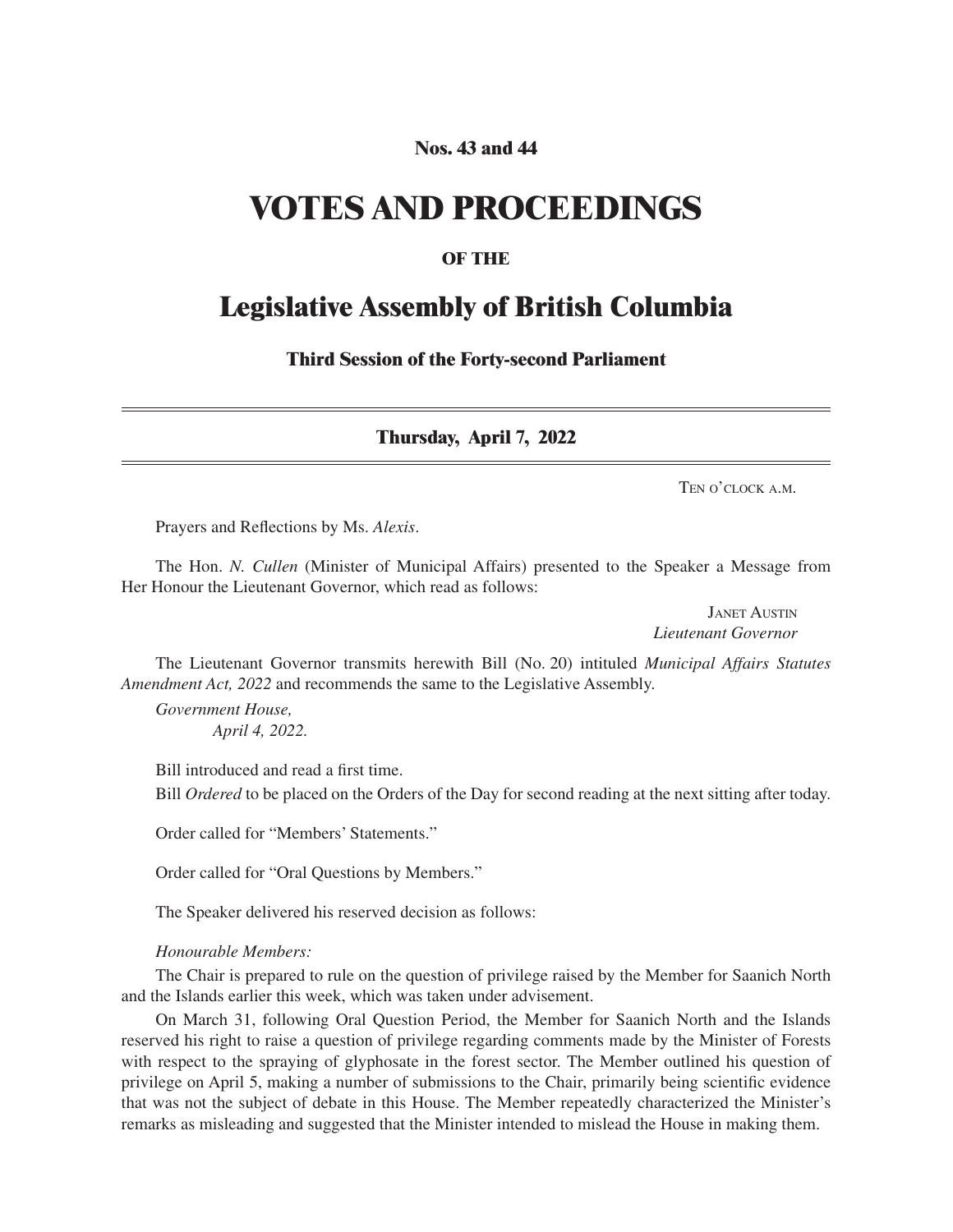#### 2 April 7, 2022

Guidelines for raising a question of privilege are outlined in *Parliamentary Practice in British Columbia*, 5th edition, at pages 399 to 400, and one of the essential elements required is "a brief written statement of the matter, which the Member reads to the House." The brief statement is intended to inform the House of the facts on which the question of privilege is based, and the statement should primarily focus on any applicable parliamentary authorities which may be of assistance to the Chair—not arguments with respect to differences of opinion or fact amongst Members.

The Government House Leader submitted that the question of privilege raised by the Member for Saanich North and the Islands was not a breach of privilege but was rather a dispute with respect to facts.

The Chair thanks the Member for Saanich North and the Islands and the Government House Leader for their submissions, which assisted the Chair's review of this question of privilege.

The Chair will note that an allegation that a Member, and in particular a Minister, has deliberately or intentionally misled the House is a serious accusation and ought not to be made lightly. I emphasize this as it is an important reminder to all Honourable Members given the cut and thrust of debate that can take place in this Chamber, where matters may be raised that other Members may not agree with.

When such an accusation is made, the role of the Chair is to determine, based on the evidence presented, if the Member deliberately misled the House and to determine whether the House was thereby prevented from exercising its duties or was obstructed in doing so, which would amount to a contempt.

The Chair delivered a ruling on a similar matter a few weeks ago, on February 15, so the Chair encourages Members to revisit the Votes and Proceedings of that day to familiarize themselves with the full extent of parliamentary authorities that may guide a Presiding Officer in adjudicating such a matter.

In short, when deciding on such a matter, the Chair must examine any evidence that proves that the statement was misleading; that establishes that the Member (in this case, the Minister) making the statement knew at the time that the statement was incorrect; and that establishes that the Member intended to mislead the House in making the statement.

There is nothing that the Member for Saanich North and the Islands has outlined that would allow the Chair to make that determination. What the Member outlined amounts to debate—a debate that should unfold through other avenues in this House, and not by raising a question of privilege and making an allegation based on a difference of opinion regarding a statement of facts. The different views that may frequently arise in such a debate are not a matter for the Chair to weigh into.

Furthermore, not only is a dispute with respect to facts not something that should be raised as a question of privilege, but it is also not something that should even be raised as a point of order, as outlined in *Parliamentary Practice in British Columbia*, 5th edition, at page 133. It is simply inconsistent with the rules of debate that have guided the proceedings of this House for decades.

Having considered the submissions of the Member for Saanich North and the Islands and the Government House Leader, it is the finding of the Chair that there was no intentional or deliberate misleading of the House on the part of the Minister of Forests. It is therefore the ruling of the Chair that a *prima facie* breach of privilege has not occurred.

#### HON. RAJ CHOUHAN, *Speaker*

By leave, the Hon. *M. Farnworth* moved—

That *Norm Letnick* replace *Stephanie Cadieux* as a Member of the Select Standing Committee on Parliamentary Reform, Ethical Conduct, Standing Orders and Private Bills.

Motion agreed to.

By leave, the Hon. *M. Farnworth* moved—

That *Dan Davies* replace *Stephanie Cadieux* as a Member of the Select Standing Committee on Health.

Motion agreed to.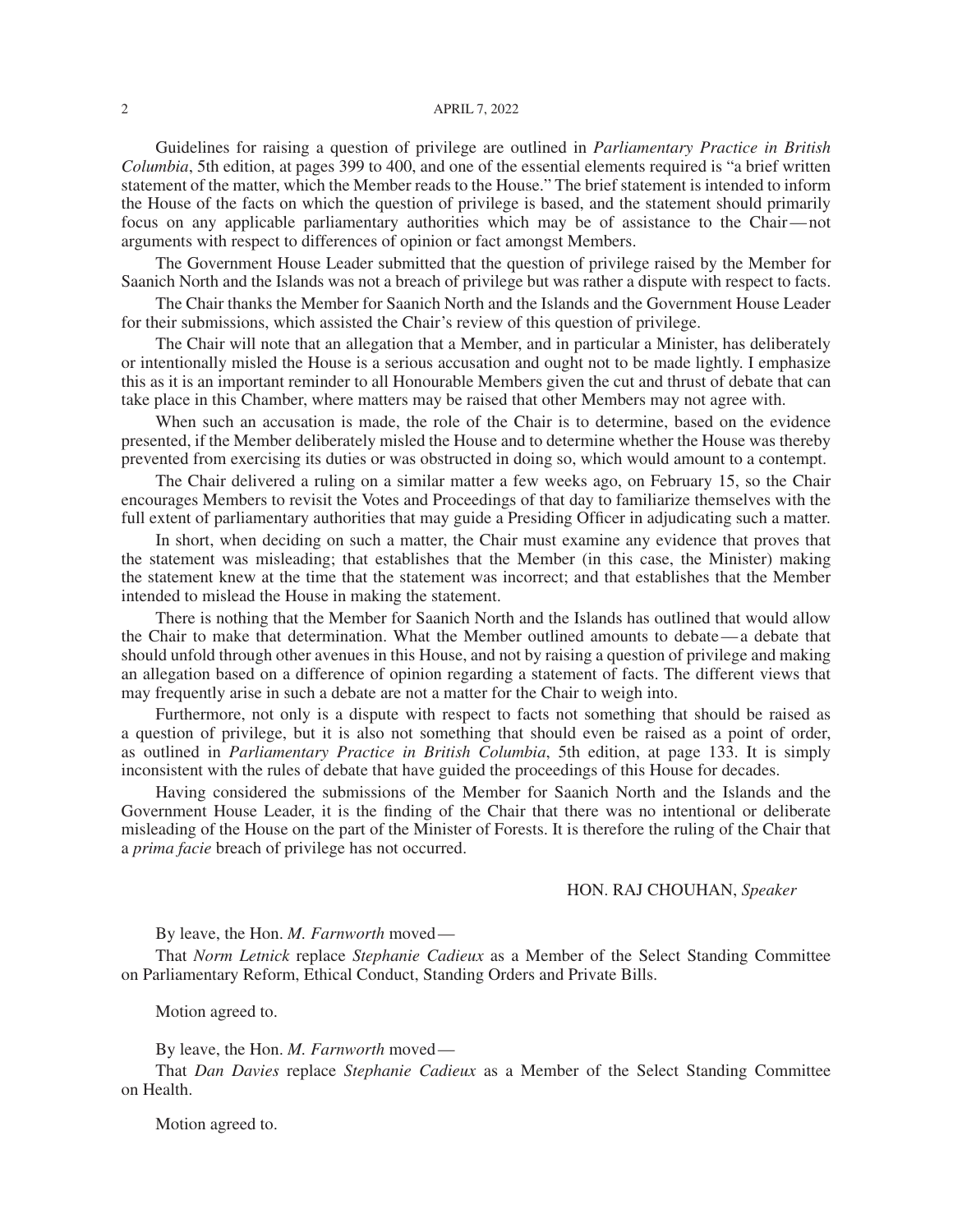By leave, the Hon. *M. Farnworth* moved—

That *Norm Letnick* replace *Stephanie Cadieux* as a Member of the Select Standing Committee on Legislative Initiatives.

Motion agreed to.

The House proceeded to "Orders of the Day."

Order called for Committee of Supply.

Pursuant to Sessional Order, order called for Section A of Committee of Supply.

On the motion for second reading of Bill (No. 17) intituled *Miscellaneous Statutes Amendment Act, 2022*, a debate arose.

Bill (No. 17) read a second time and *Ordered* to be placed on the Orders of the Day for committal at the next sitting after today.

Bill (No. 13) intituled *Passenger Transportation Amendment Act, 2022* was committed.

A proposed amendment by the Hon. *R. Fleming* (Minister of Transportation and Infrastructure) on the Order Paper to clause 1 of Bill (No. 13) passed.

On clause 1, as amended, of Bill (No. 13).

The Committee rose, reported progress and asked leave to sit again. Bill to be considered at the next sitting.

(In Committee— Section A)

Section A of Committee of Supply reported progress of the estimates of the Ministry of Citizens' Services.

Report to be considered at the next sitting.

Committee to sit again at the next sitting.

And then the House adjourned at 11.58 a.m.

## **Thursday, April 7, 2022**

ONE O'CLOCK P.M.

The House proceeded to "Orders of the Day."

Order called for Committee of Supply.

Pursuant to Sessional Order, order called for Section A of Committee of Supply.

Bill (No. 13) intituled *Passenger Transportation Amendment Act, 2022* was again committed.

Clauses 1, as amended, through 6 and the title of Bill (No. 13) passed.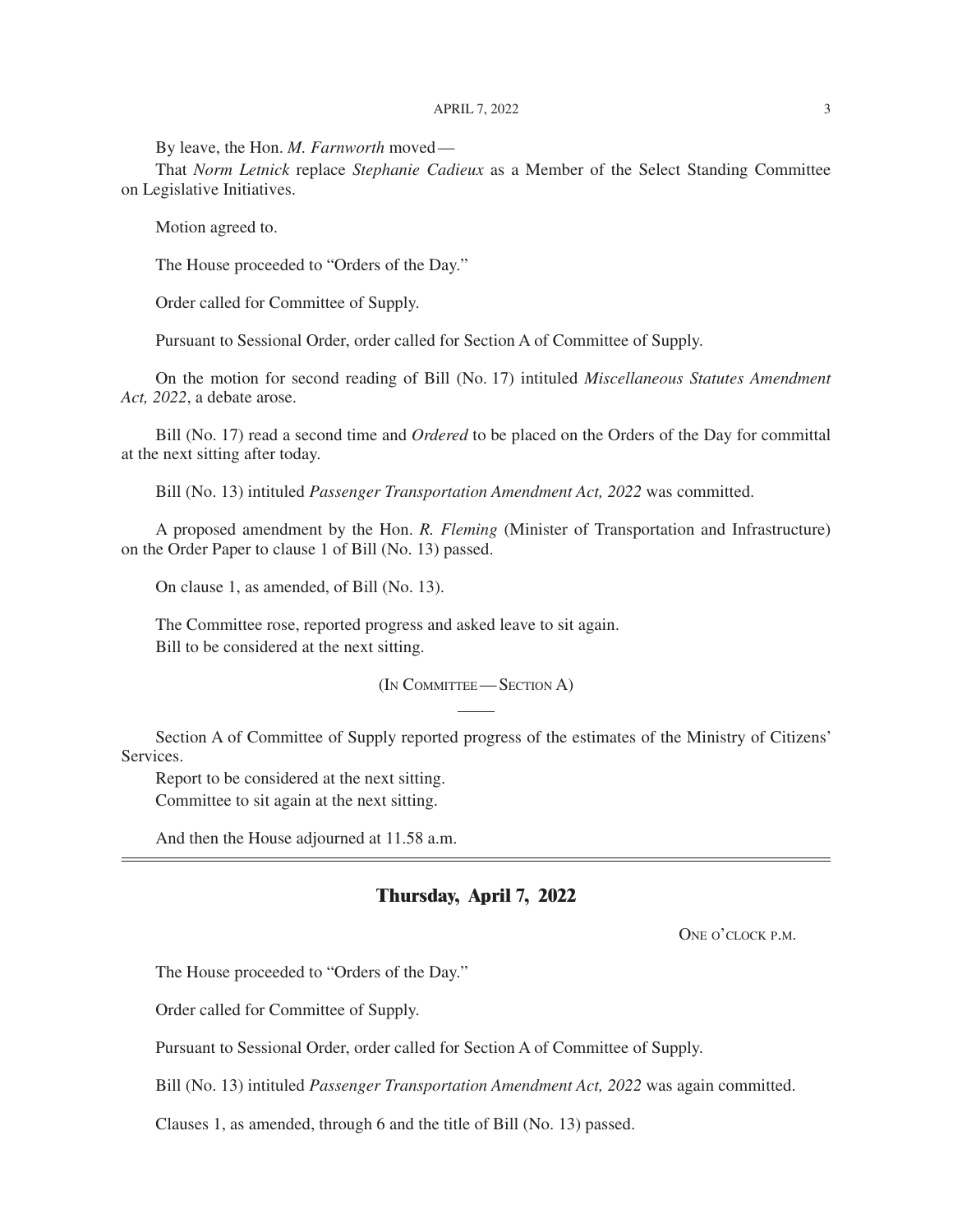Bill (No. 13) reported complete with amendment.

Bill (No. 13) as reported to be considered at the next sitting after today.

Bill (No. 14) intituled *Wildlife Amendment Act, 2022* was again committed.

Clause 1 and clause 2 of Bill (No. 14) passed.

On clause 3 of Bill (No. 14).

The Committee rose, reported progress and asked leave to sit again. Bill to be considered at the next sitting.

(In Committee— Section A)

21. *Resolved*, That a sum not exceeding \$656,645,000 be granted to Her Majesty to defray the expenses of Ministry of Citizens' Services, Ministry Operations, to 31st March, 2023.

Section A of Committee of Supply reported the Resolution and completion of the estimates of the Ministry of Citizens' Services and further reported progress of the estimates of the Ministry of Energy, Mines and Low Carbon Innovation.

Report to be considered at the next sitting. Committee to sit again at the next sitting.

By agreement, summary of debate of estimates passed in Section A (Ministry of Citizens' Services) to be considered at the next sitting.

And then the House adjourned at 5.24 p.m.

HON. RAJ CHOUHAN, *Speaker*

# **NOTICE OF MOTIONS**

### **Monday, April 25**

**9** Ms. *Cadieux* to move—

Be it resolved that this House agree that British Columbians expect their elected representatives to work together despite their partisan perspectives and that seeking out, fostering and championing good ideas, regardless of their origin, is important to advance the broader public good.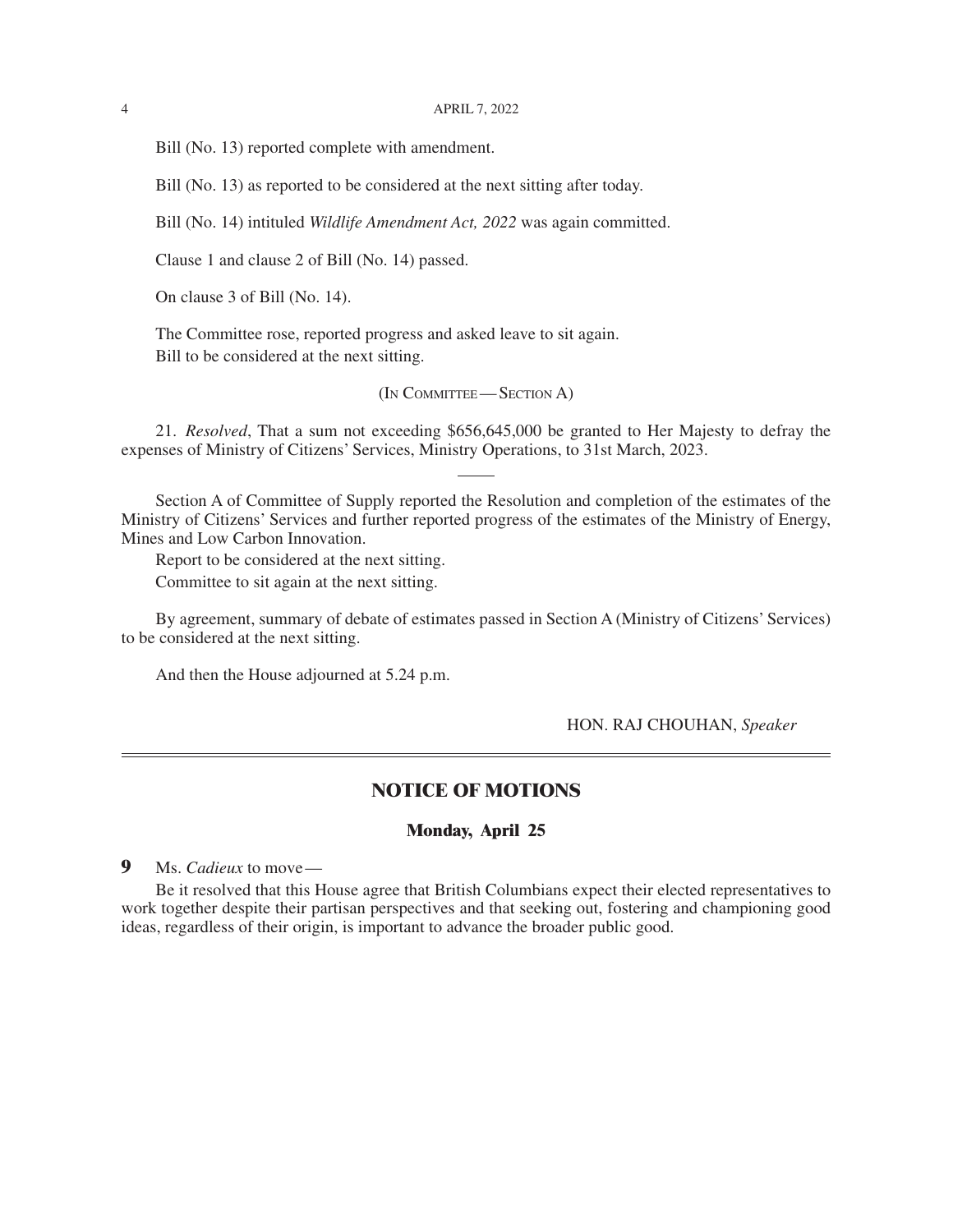| <b>PILLES</b><br>F<br>JOF<br>UESS<br>Ē<br>$\blacksquare$ | <b>VERNMENT BILLS</b><br>Ś |
|----------------------------------------------------------|----------------------------|
| Ê                                                        |                            |

(Listing printed for convenience only) *(Listing printed for convenience only)*

| Bill<br>Σó,     | Title                                                                                           | Member           | Reading<br>First | Second<br>Reading | mittee<br>Com- | Report   | Amended | Third<br>Reading | Royal<br>Assent | S.B.C.<br>Chap.<br>No. |
|-----------------|-------------------------------------------------------------------------------------------------|------------------|------------------|-------------------|----------------|----------|---------|------------------|-----------------|------------------------|
|                 | An Act to Ensure the Supremacy of Parliament                                                    |                  | Feb. 8           |                   |                |          |         |                  |                 |                        |
| $\mathcal{C}$   | <br>Municipalities Enabling and Validating (No. 4)                                              | Hon. J. Osborne  | Feb. 9           | Feb. 10           | Feb. 15        | Feb. 15  |         | Feb. 15          | Mar. 10         |                        |
| 3               | Protected Areas of British Columbia                                                             | Hon. G. Heyman   | Feb. 10          | Feb. 14           | Feb. 15        | Feb. 15  |         | Feb. 15          | Mar. 10         | $\mathcal{L}$          |
| 4               |                                                                                                 |                  | Feb. 14          | Feb. 17           | Mar. 7         | Mar. 7   |         | Mar. 7           | Mar. 10         | 4                      |
|                 |                                                                                                 |                  | Feb. 16          | Feb. 17           | Mar. 3         | Mar. 3   |         | Mar. 3           | Mar. 10         | $\sim$                 |
| ⊂               |                                                                                                 | Hon. S. Robinson | Feb. 22          | Mar. 10           | Apr. 6         | Apr. 6   | Apr. 6  |                  |                 |                        |
|                 |                                                                                                 | Hon. R. Fleming  | Feb. 23          |                   |                |          |         |                  |                 |                        |
| $\infty$        | Child and Family Support) Amendment Act, 2022<br>Attorney General Statutes (Hague Convention on |                  | Mar. 2           | Mar. 8            | Mar. 28        | Mar. 28  |         | Mar. 28          | Mar. 31         | $\Omega$               |
| O               | Attorney General Statutes Amendment Act, 2022                                                   |                  | Mar. 2           | Mar. 8            | Mar. 29        | Mar. 29  |         | Mar. 29          | Mar. 31         | $\circ$                |
| $\approx$       |                                                                                                 | Hon. H. Bains    | Apr. 6           |                   |                |          |         |                  |                 |                        |
|                 |                                                                                                 | Hon. S. Robinson | Mar. 7           | Mar. 10           | Mar. 29        | Mar. 29  | Mar. 29 | Mar. 31          | Mar. 31         | $\circ$                |
| $\overline{12}$ |                                                                                                 | Hon. S. Robinson | Mar. 28          | Apr. 5            |                |          |         |                  |                 |                        |
| S               |                                                                                                 | Hon. R. Fleming  | Mar. 8           | Mar. 30           | Apr. 7         | Apr. $7$ | Apr. 7  |                  |                 |                        |
| $\overline{1}$  |                                                                                                 | Hon. K. Conroy   | Mar. 9           | Mar. 30           |                |          |         |                  |                 |                        |
| $\overline{16}$ |                                                                                                 | Hon. R. Fleming  | Apr. 5           |                   |                |          |         |                  |                 |                        |
|                 |                                                                                                 |                  | Mar. 31          | Apr. 7            |                |          |         |                  |                 |                        |
| 18              |                                                                                                 | Hon. S. Robinson | Mar. 28          | Mar. 29           | Mar. 30        | Mar. 30  |         | Mar. 30          | Mar. 31         | ∼                      |
| $\overline{19}$ |                                                                                                 |                  | Mar. 28          | Mar. 29           | Mar. 30        | Mar. 30  |         | Mar. 30          | Mar. 31         | $\infty$               |
| $\overline{c}$  | <br>Municipal Affairs Statutes Amendment Act, 2022.                                             |                  | Apr. 7           |                   |                |          |         |                  |                 |                        |

April 7, 2022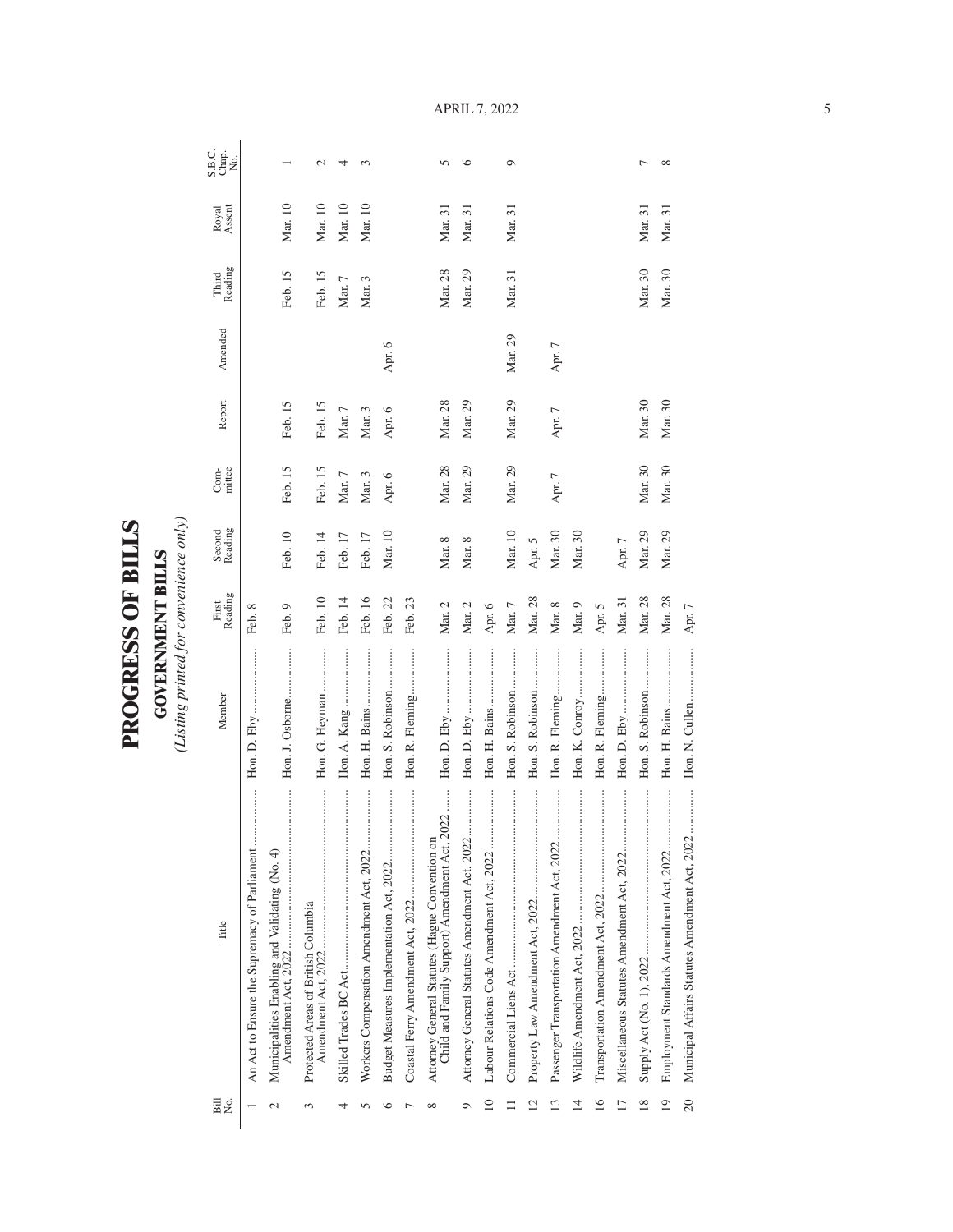| ֧֧֧֢֧֧֧֚֚֚֚֚֚֚֚֚֚֚֚֚֚֚֚֚֚֚֚֚֚֚֚֚֚֚֚֚֓֡֓֡֓֓֟֓֡֓֓ |
|-------------------------------------------------|
|                                                 |
|                                                 |
|                                                 |
|                                                 |
| <b>CHEELES COLLES</b>                           |
|                                                 |
|                                                 |
|                                                 |
| $\dot{\bm{\zeta}}$                              |
|                                                 |

**MEMBERS' BILLS**<br>(Listing printed for convenience only) *(Listing printed for convenience only)***MEMBERS' BILLS**

| Title<br>Bill<br>Σó.                                 | Member                                 | First<br>Reading | Second<br>Reading | mittee<br>$Com-$ | Report | Amended | Reading<br>Third | Royal<br>Assent | C.<br>S.B.<br>S.B.<br>Z |
|------------------------------------------------------|----------------------------------------|------------------|-------------------|------------------|--------|---------|------------------|-----------------|-------------------------|
| M 201 British Columbia Transit Amendment Act, 2022   |                                        | Mar. 3           |                   |                  |        |         |                  |                 |                         |
|                                                      |                                        | Mar. 8           |                   |                  |        |         |                  |                 |                         |
| M 203 Assessment (Split Assessment Classification)   |                                        | Mar. 9           |                   |                  |        |         |                  |                 |                         |
|                                                      |                                        | Mar. 10          |                   |                  |        |         |                  |                 |                         |
|                                                      | Mr. Clovechok                          | Apr. 5           |                   |                  |        |         |                  |                 |                         |
| M 206 Preserving Brunswick Point for Agriculture and |                                        | Apr. 6           |                   |                  |        |         |                  |                 |                         |
| * Title changed.                                     |                                        |                  |                   |                  |        |         |                  |                 |                         |
|                                                      | (Listing printed for convenience only) | PRIVATE BILLS    |                   |                  |        |         |                  |                 |                         |
|                                                      |                                        | First            | Second            | Com              |        |         | Third            | <b>Rowal</b>    | S.B.C.                  |

| ş<br>Pil | Title | embe | 3uppe-<br>First | teading<br>econd | Com-<br>mittee | cport | mendea | <b>Reading</b><br>Third | Royal<br>Assent | u a<br>Baa<br>Su |
|----------|-------|------|-----------------|------------------|----------------|-------|--------|-------------------------|-----------------|------------------|
|          |       |      |                 |                  |                |       |        |                         |                 |                  |

6